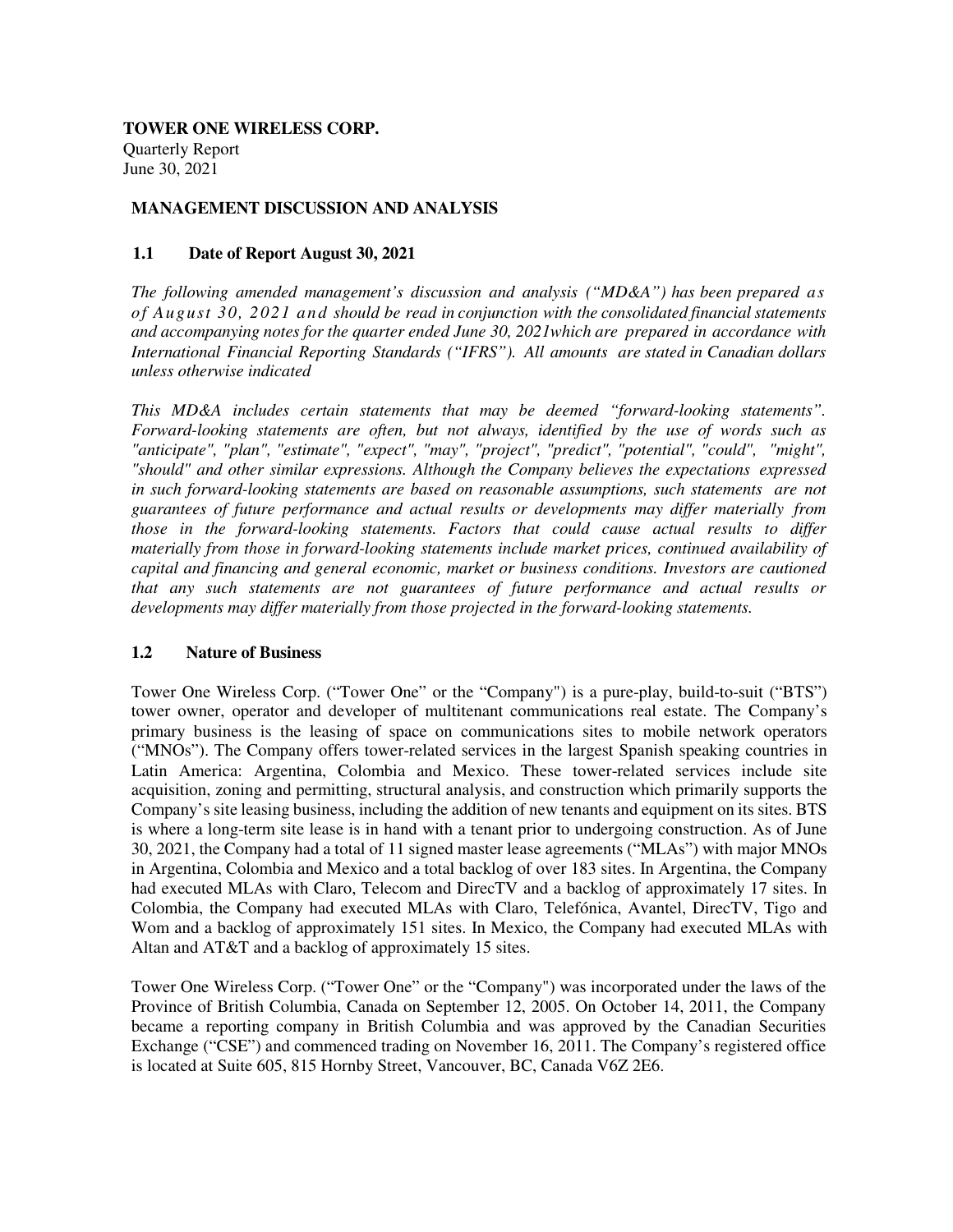On January 17, 2017, Tower One completed a Share Exchange Agreement (the "Agreement") with Tower Three SAS ("Tower Three") and the shareholders of Tower Three SAS. According to the Agreement, Tower One acquired Tower Three by issuing shares which resulted in the shareholders of Tower Three obtaining control of the Company (the "Acquisition"). Accordingly, this transaction was recorded as a reverse acquisition for accounting purposes, with Tower Three being identified as the accounting acquirer. The condensed consolidated interim financial statements are a continuation of the financial statements of Tower Three while the capital structure is that of the Company. The historical operation assets and liabilities of Tower Three are included in the condensed consolidated interim financial statements and the comparative figures are those of Tower Three.

Tower Three SAS was incorporated on December 30, 2015 under the Laws of Colombia. Tower Three has secured 4G LTE cellular tower development contracts in Colombia. The Company focuses primarily on building cellular towers in municipalities where there currently is very limited or no cellular coverage, which enhances the probability of multiple carriers sharing the tower and minimizes competitive risk.

On April 3, 2018, the Company acquired a 90% ownership interest in Comercializadora Mexmaken, S.A. de C.V. ("Mexmaken"). Mexmaken is a private company incorporated under the laws of the United Mexican State on September 9, 2015.

On March 1, 2019, the Company entered into an agreement to buy the remaining 30% ownership interest of TCTS from its previous shareholders for US\$ 80,000. With this agreement, Tower One Wireless owns 100% of the shares of TCTS.

On August 1, 2019, the Company entered into a 50% joint venture with an international operator (the "JV Partner") that has experience in running over 600 crews in their markets and installing Ericsson and Nokia equipment in Latin America. The strategic decision was made to enhance TCTS's ability to provide quality service to its customers and to leverage on the expertise in managing construction crews efficiently. As part of the agreement, the JV Partner made an investment of US\$250,000 into TCTS for a 50% ownership interest in the subsidiary. These funds were used for operations.

On October 18, 2019, the Company entered into a Share Purchase Agreement with the shareholder of Innervisions Telecom S.A.S. ("Innervisions") to acquire the remaining 10% ownership interest, through its Colombian Subsidiary, Tower Three S.A.S. To obtain the 10% ownership interest, the Company received the remaining 300 shares in exchange for a purchase price of COP \$7,000,000.

On June 2021, the Company completed the acquisition of additional common shares of Evotech not previously owned by Tower 3 SA. The Company acquired 26.25% interest for total purchase price of \$37,109 (\$30,000 United States Dollar).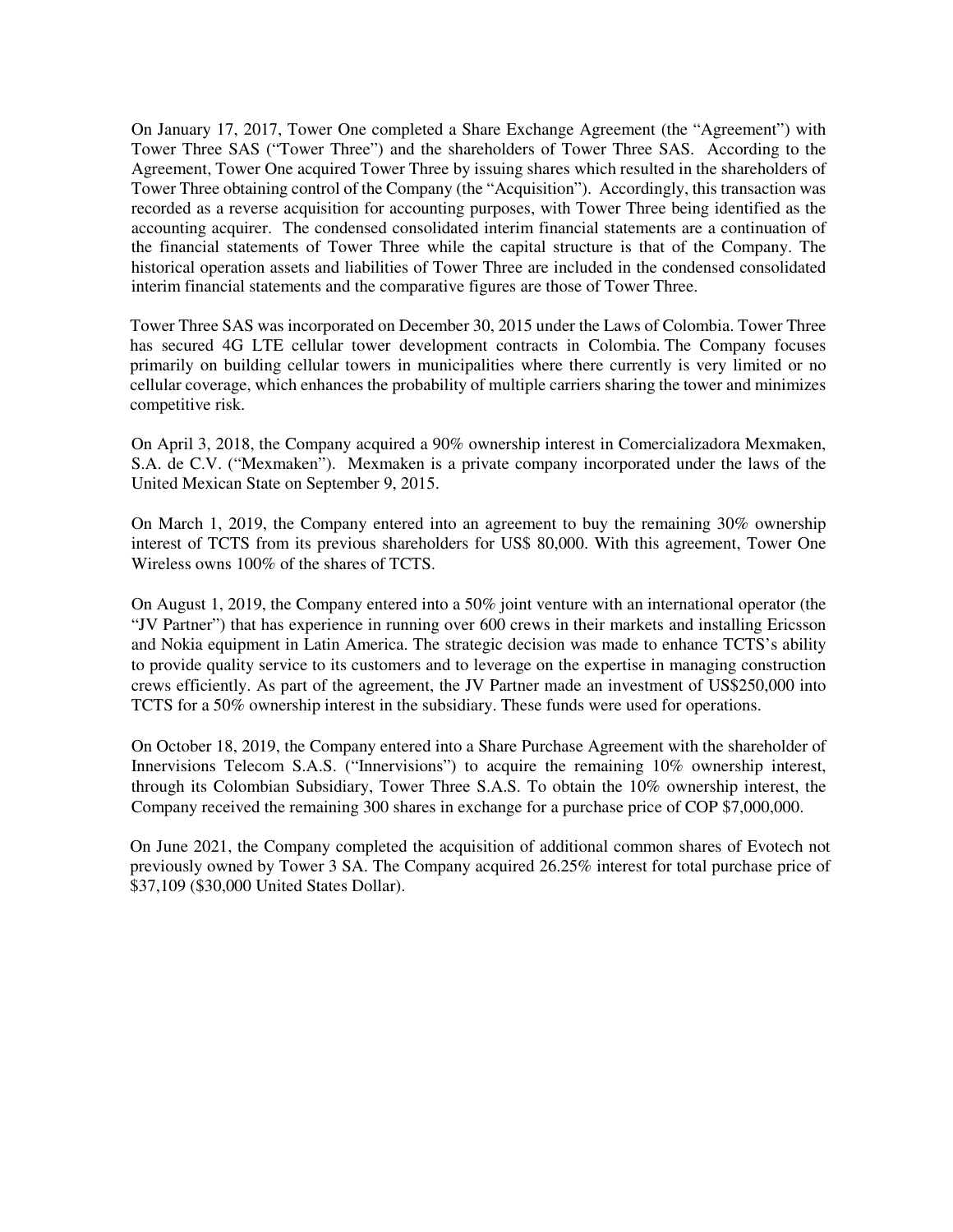# **1.3 Overall Performance**

Highlights during the period ending June 30, 2021:

- A total of 53 new towers were constructed during this period, and 1 new collocation was signed.
- As of June 30, 2021, an additional 183 sites were in different stages of Work in Progress (17 in Argentina, 151 in Colombia and 15 in Mexico).
- The Company announced a comprehensive update on recent company milestones throughout Argentina, Colombia, and Mexico. The Company now has a total one hundred and ninety one (191) completed wireless towers throughout Argentina, Colombia and Mexico, with thirty-nine (39) collocations. Tower One has a backlog of over one hundred and eighty three sites awarded for Build To Suit "BTS" tower construction and intends to aggressively expand its portfolio of completed and tenanted towers throughout 2021.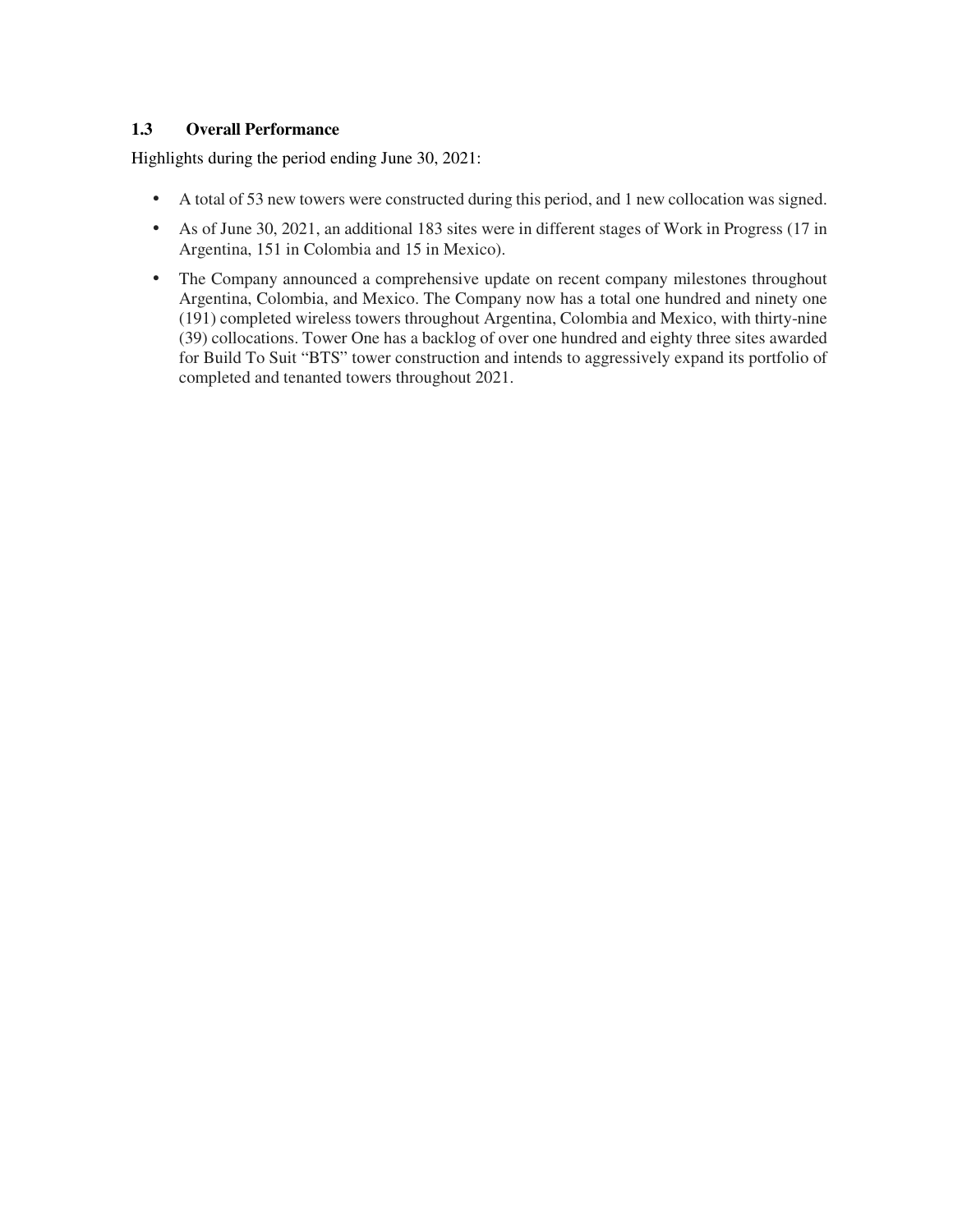# **1.4 Results of Operations**

|                                  | June 30, 2021<br>S | June 30,<br>2020 |
|----------------------------------|--------------------|------------------|
|                                  |                    | \$               |
| Net loss                         | (1,642,128)        | (1,371,737)      |
| Basic and diluted loss per share | (0.02)             | (0.01)           |
| Cash                             | 1,317,207          | 256,976          |
| <b>Total Assets</b>              | 20,786,303         | 11,310,973       |
| Non-Current Liabilities          | 14,888,812         | 4,029,920        |

During the quarter ended June 30, 2021, the Company incurred net loss from the operations of \$ 1,642,128 (June 30, 2020 - loss \$1,371,737). The main reason for the variance was a decrease in the gross profit of 699,825 that was lead by the towers sold during Q2 2020 in Argentina for proceeds of 1,851,992

As at June 30, 2021, the Company had a negative working capital of \$14,276,631 from continuing operations (June 30, 2020- \$14,220,803) and an accumulated deficit of \$26,905,489 (June 30, 2020 - \$24,095,809). The decrease in the working capital (\$55,828) was as a result of the reclassification for Bonds payable from non current to current liabilities (\$1,930,450), that was partially offset by the decrease for the customers deposits due to the tower sold for \$974,788 and the repayment of the loans from related parties \$823,682.

Total revenue was \$652,105 for the quarter ended June 30, 2021 compared to \$4,150,141 as of June 30, 2020, the main reason for the decrease was the sale of 28 towers in Mexico for \$3,497,083 during the second quarter of 2020. The Company expects to generate revenues in 2021 mostly from monthly lease payments by MNOs on existing and future tower sites, and a sale of assets in Argentina.

During the quarter ended June 30, 2021, the Company incurred professional fees in the amount of \$428,959 (June 30, 2020 – \$177,803). The main reason for the increase was that salaries  $\&$  wages for \$273,417 were included in a separate line for the PL Q2 2020.

During the quarter ended June 30, 2021, office and miscellaneous expenses increased to \$116,845 compared to \$88,059 for the quarter ended June 30, 2020 mainly due to an adjustment related to rent included in Q2 2020 that makes it negative (\$16,325 Q2 2021 vs -\$5,861 Q2 2020).

During the quarter ended June 30, 2021, advertising and promotion increased to \$40,911 compared to \$1,206 for the quarter ended June 30, 2020. The reason for the increase was that in Q2 2020 meals and entertainment and commission expenses for \$53,410 were included in the line of office and miscellaneous.

During the quarter ended June 30, 2021, the Company incurred travel expense in the amount of \$7,224 (June 30, 2020 – \$50,700). The main reason for the decrease was a reduction in TCTSs travels compared to Q2 2020 as it currently doesn't have operations (\$23,045), in addition there was a reduction in Tower One compared to Q2 2020 (\$29,261).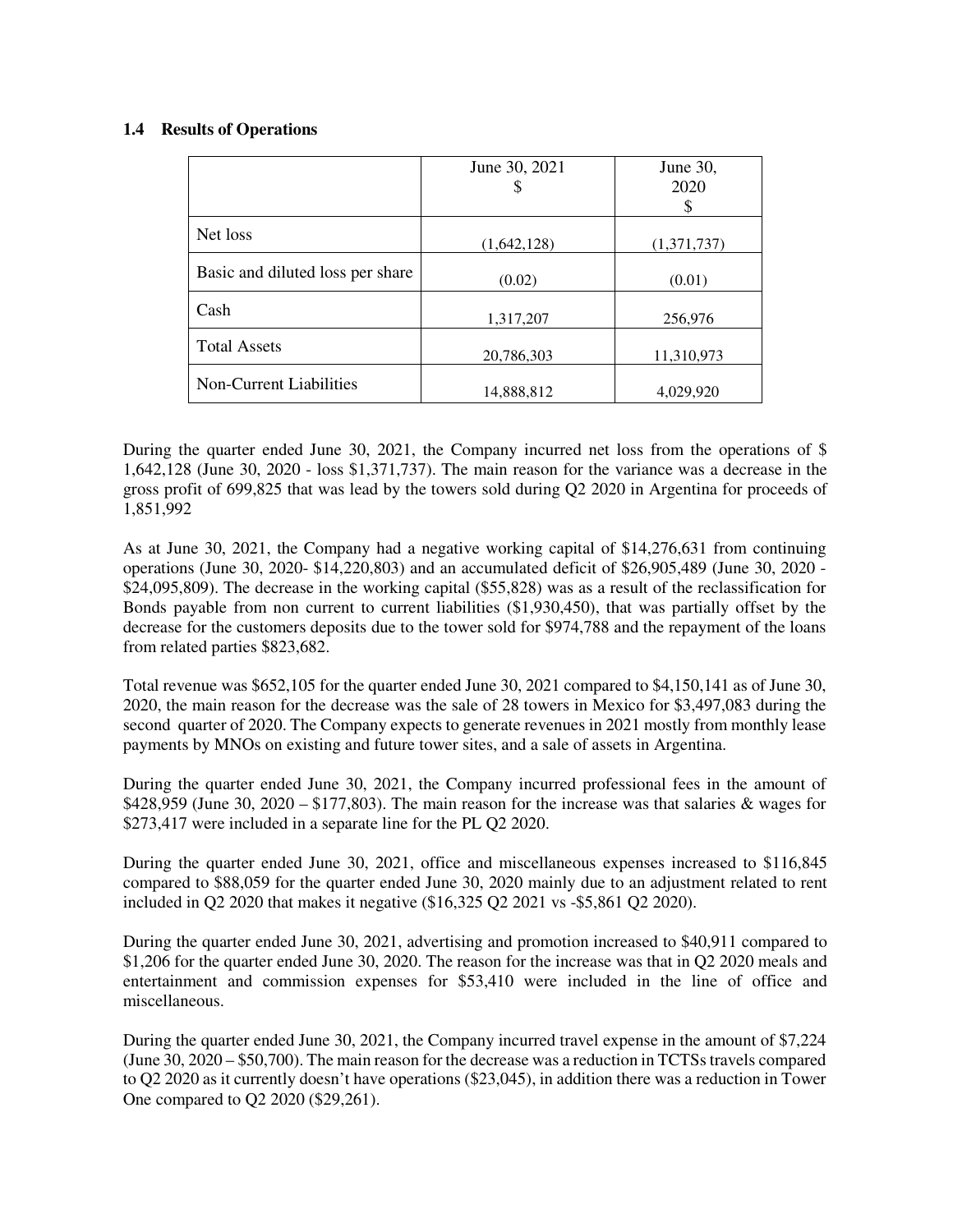The Company incurred \$563,811 in interest, financing charges and bank charges during the quarter ended June 30, 2020 compared to \$312,447 in the prior year due to the interest related to the new loans in 2021.

During the quarter ended June 30, 2021, maintenance and operation expenses increased to \$148,538 from null compared to June 30, 2020 mainly due to the reclassification from professional fees to maintenance and operation expenses in 2021. In 2020 the balance included as Salaries & Wages that we should consider in order to make it comparable was \$266,683.

During the quarter ended June 30, 2021, the Company recorded \$173,270 in unrealized foreign exchange gain due to differences in functional and presentation currency which has been booked to accumulated other comprehensive loss. The Company's presentation currency is the Canadian Dollar. The functional currency of each of the entities included in the consolidated group is as follows: Tower One Wireless Corp. Canadian Dollar; Tower Three and Innervisions is the Colombian Peso; Evolution Technology S.A. and Tower 3 is the Argentina Peso; TCTS is the US Dollar; and Mexmaken is the Mexican Peso.

The results and financial position of a subsidiary whose functional currency is not the currency of a hyperinflationary economy is translated into the presentation currency using the following procedures:

- i. Assets and liabilities for each statement of financial position presented (i.e. including comparatives) are translated at the closing rate at the date of the statement of financial position;
- ii. Income and expenses for each statement presenting profit or loss and other comprehensive income (i.e. including comparatives) are translated at exchange rates at the dates of the transactions; and
- iii. All resulting exchange differences are recognized in other comprehensive income.

The results and financial position of a subsidiary whose functional currency is the currency of a hyperinflationary economy are translated into the presentation currency using the following procedures:

- i. All amounts (i.e. assets, liabilities, equity items, income and expenses, including comparatives) are translated at the closing rate at the date of the most recent statement of financial position, except that
- ii. When amounts are translated into a non-hyperinflationary presentation currency (i.e. CAD), comparative amounts remain unchanged from those reported in the prior periods.

When an entity's functional currency is the currency of a hyperinflationary economy, the entity shall restate its financial statements in accordance with IAS 29 – Financial Reporting in Hyperinflationary Economies before applying the translation method described above. When the economy ceases to be hyperinflationary and the entity no longer restates its financial statements in accordance with IAS 29, it shall use as the historical costs for translation into the presentation currency the amounts restated to the price level at the date the entity ceased restating its financial statements.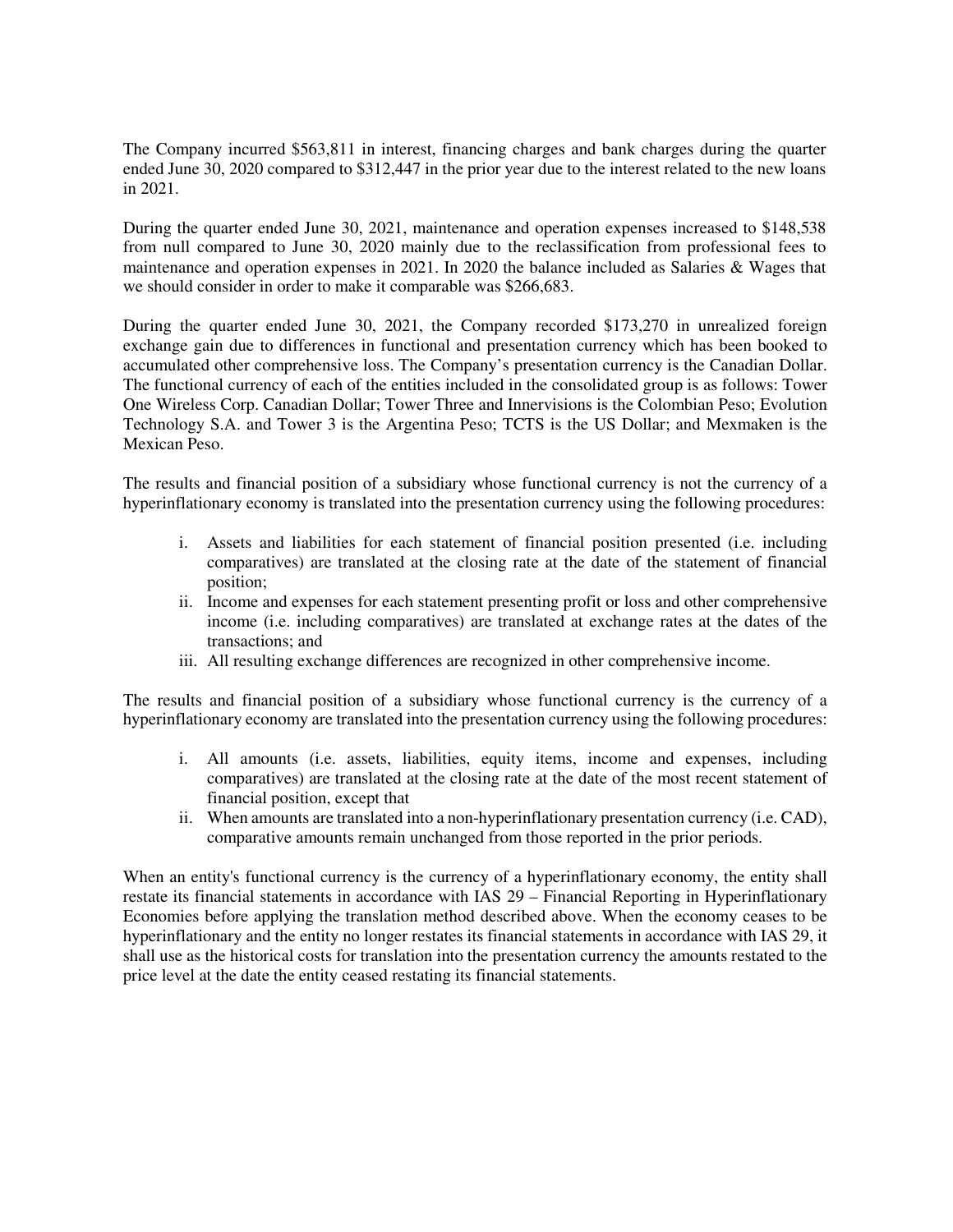## **Selected Quarterly Information**

|                                              | June<br>30,<br>2021 | March<br>31,<br>2021 | December<br>31,<br>2020 | September<br>30,<br>2020 | June<br>30,<br>2020 | March<br>31,<br>2020 | December<br>31,<br>2019 | September<br>30,<br>2019 | June<br>30,<br>2019 |
|----------------------------------------------|---------------------|----------------------|-------------------------|--------------------------|---------------------|----------------------|-------------------------|--------------------------|---------------------|
| Revenue                                      | 652,105             | 1,050,880            | 1,798,832               | 542,323                  | 4,150,141           | 2,634,786            | (185, 606)              | 841,491                  | 266,724             |
| Net loss<br>from<br>continuing<br>operations | (1,642,128)         | (437,249)            | (655, 268)              | (1,858,471)              | (1, 371, 737)       | 211,172              | (4,272,091)             | (2,578,192)              | (2,598,967)         |
| Cash                                         | 1,317,207           | 363,534              | 122,759                 | 125,780                  | 256,976             | 55,586               | 56,629                  | 166,943                  | 48,325              |
| <b>Total Assets</b>                          | 20,786,303          | 13,809,259           | 11,109,460              | 9,973,575                | 11,310,973          | 14,097,34            | 16,001,049              | 15,243,472               | 15,857,084          |
| Non-Current<br>Liabilities                   | 14,888,812          | 1,612,526            | 1,737,225               | 1,670,462                | 4,029,920           | 4,020,786            | 4,284,401               | 1,894,082                | 3,027,561           |

Significant factors and trends that have impacted Tower One's results during the years presented above include the following:

- a) The impairment of investments in the total amount of \$441,292 incurred in the fourth quarter of 2019 was a one-time expense; in 2019 the amount recorded in the fourth quarter related to impairment of investments was \$1,531,742.
- b) During the second and the fourth quarter of the year 2020, the company sold towers in Mexico for the total of \$5,119,888, that explains the revenue increase for those periods. Also, during the first quarter the towers that were allocated as held for sale in 2019 were actually sold in Argentina for a total of \$1,274,154, explaining the revenue increase for that period.

# **1.5 Liquidity and Capital Resources**

As at June 30, 2021, the Company has total assets of \$20,786,303, cash of \$1,317,207 and a negative working capital from operations of \$14,276,631. The decrease in working capital is primarily due to building towers, operating activities and the increase of the current portion of Bonds Payable.

During the period ended June 30, 2021, the Company incurred \$(2,662,962) from operating activities compared to \$(1,773,058) during the quarter ended June 30, 2020.

During the quarter ended June 30, 2021, the Company spent \$(5,609,760) primarily on building towers, compared to \$2,586,822 during the quarter ended June 30, 2020.

During the period ended June 30, 2021, the Company receive cash from loans of \$9,790,934 (\$null – June 30, 2020), loans from related parties of \$(79,830) (\$556,838– June 30, 2020); repaid loans for \$57,386 (\$425,256 – June 30, 2020), loans from related parties for \$234,247 (\$null – June 30, 2020) and convertible debt for \$null (\$745,000– June 30, 2020).

At June 30, 2021, share capital was \$16,900,668 comprising 100,403,732 issued and outstanding common shares and outstanding. There are no common shares held in escrow as of June 2021.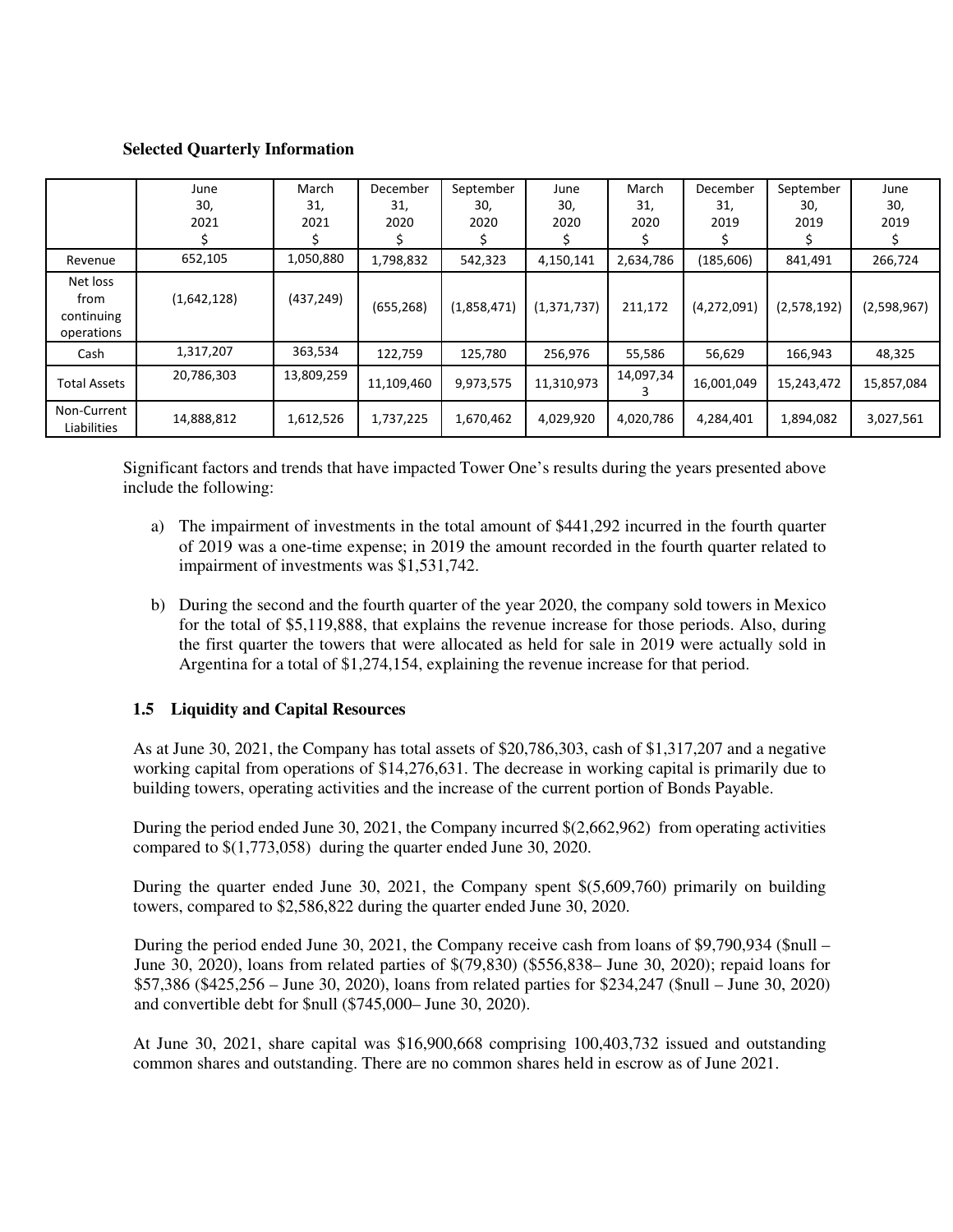At present, the Company's operations generate minimal cash inflows and its financial success after June 30, 2021 is dependent on management's ability to continue to obtain sufficient funding to sustain operations of building towers in municipalities where there currently is very limited or no cellular coverage, which enhances the probability of multiple carriers sharing the tower and minimizes competitive risk.

The Company may not be able to generate enough cash flows from its operations in the foreseeable future to support its working capital needs. As a result, the Company will have to rely on funding through future equity issuances and through short-term and long term borrowing in order to finance ongoing operations and the construction of cellular towers. The ability of the Company to raise capital will depend on market conditions and it may not be possible for the Company to issue shares on acceptable terms or at all.

# **1.6 Share Capital**

As at June 30, 2021, the Company had 100,403,732 common shares issued and during the year the escrow shares were released upon achieving the performance obligations.

# **1.7 Share Purchase Warrants**

As at June 30, 2021, the Company had 921,780 warrants issued and outstanding.

# **1.8 Stock Options**

As at June 30, 2021, the Company had 1,275,000 stock options issued and outstanding of which all the options are exercisable.

# **1.9 Off Balance Sheet Arrangements**

There are no off-balance sheet arrangements to which the Company is committed. The Company is not a party to any off-balance sheet arrangements that have, or are reasonably likely to have, a current or future material effect on the Company's financial condition, changes in financial condition, revenues, expenses, results of operations, liquidity, capital expenditures or capital resources.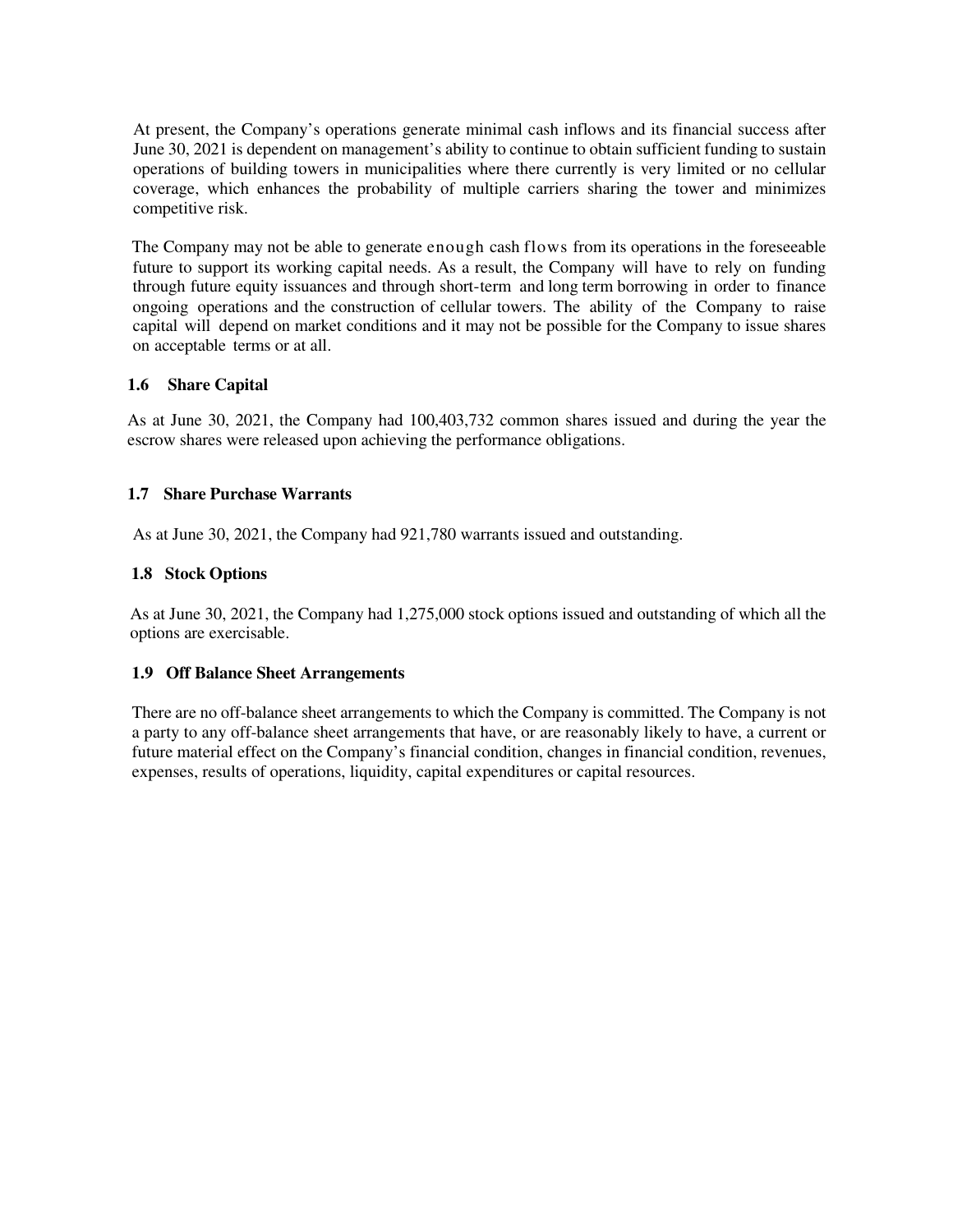## **1.10 Transactions with Related Parties**

Loans payable to related parties include loans and advances received from related individuals and companies. As at June 30, 2021 and December 31, 2020, the Company has the following loan balances with related parties:

| June 30, 2021 | December 31,<br>2020 | Currency             | Rate<br>%     | Terms                       |
|---------------|----------------------|----------------------|---------------|-----------------------------|
|               |                      |                      |               |                             |
| 3,539,641     | 3,839,459            | US\$                 | $12\% - 18\%$ | Unsecured, due on<br>demand |
| 4,456         | 18,546               | Colombian<br>Pesos   | 0%            | Unsecured, due on<br>demand |
| 12,573        | 12,743               | Argentinian<br>Pesos | 18%           | Unsecured, due on<br>demand |
| 3,556,670     | 3,870,748            |                      |               |                             |

During the period ended June 30, 2021, the Company has incurred interest expense of \$102,976 (US\$83,910) (2020 –\$126,713) in connection with the related party loans noted above. As at June 30, 2021, \$597,374 of unpaid interest and loan penalties have been included within interest payable on the consolidated statement of financial position.

Key management personnel receive compensation in the form of short-term employee benefits, sharebased payments, and post-employment benefits. Key management personnel include the Chief Executive Officer, Chief Financial Officer, and Chief Operating Officer. The remuneration of key management is as follows (expressed in US\$):

|                                 | Six Months period ended |               |  |  |
|---------------------------------|-------------------------|---------------|--|--|
|                                 | June 30,2021            | June 30, 2020 |  |  |
|                                 |                         |               |  |  |
| Consulting fees paid to the CEO | 132,000                 | 132,000       |  |  |
| Consulting fees paid to the COO | 102,000                 | 102,000       |  |  |
| Consulting fees paid to the CFO | 17,000                  | 102,000       |  |  |
|                                 | 251,000                 | 336,000       |  |  |

The remuneration of the CEO/COO/CFO are included in professional fees and consulting in the consolidated statements of comprehensive loss.

During the year ended December 31, 2018 the Company granted stock options to directors and officers resulting in share-based compensation of \$1,913,692.

As at June 30, 2021,  $$187,100$  (June 2020 –264,100) of related party payables are included in accounts payable and accrued liabilities in the consolidated statement of financial position.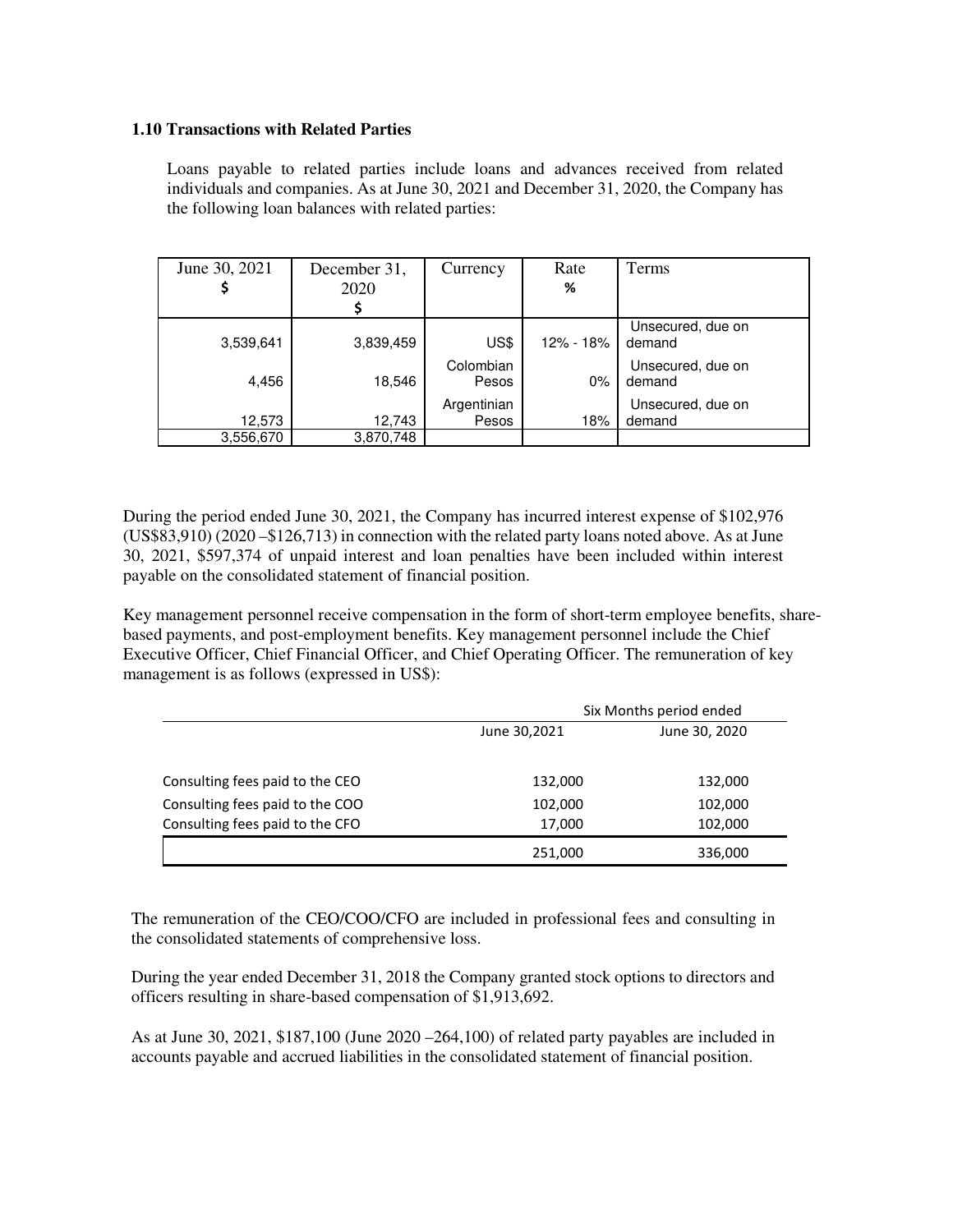# **1.11 Subsequent Events**

1. On August 9, 2021, the Company closed an agreement to sold 45 towers, structures and 13 towers that were in progress from Evotech SA for a total of USD \$3,400,000 approximately.

# **1.12 Changes in Accounting Policies**

The preparation of financial data is based on accounting principles and practices consistent with those used in the preparation of the audited financial statements of the Company as at December 31, 2020.

The condensed consolidated interim financial statements should be read in conjunction with the Company's audited financial statements for the period ended June 30, 2021.

The following is a summary of significant accounting policies used in the preparation of the consolidated financial statements:

- Loss per Share
- Revenue recognition
- Foreign currency translation
- Property and equipment
- Intangible asset
- **Impairment**
- Share Capital
- Share-based payments
- Income taxes
- Provisions
- Financial Instruments
- IFRS-16 Leases (implemented in 2019)

# **1.13 Financial Instruments and Other Instruments**

As at June 30, 2021, the Company's financial instruments consist of cash, amounts receivable, other receivables, bank indebtedness, accounts payable and accrued liabilities, customer deposits, interest payable, promissory note payable, convertible debentures, loans payable, loans from related parties, bonds payable and lease liabilities.

The Company provides information about financial instruments that are measured at fair value, grouped into Level 1 to 3 based on the degree to which the inputs used to determine the fair value are observable.

- Level 1 fair value measurements are those derived from quoted prices in active markets for identical assets or liabilities.
- Level 2 fair value measurements are those derived from inputs other than quoted prices included within Level 1, that are observable either directly or indirectly.
- Level 3 fair value measurements are those derived from valuation techniques that include inputs that are not based on observable market data.

Cash is measured using level 1 fair value inputs. The carrying values of the amounts receivable, other receivables, bank indebtedness, accounts payable and accrued liabilities, customer deposits, interest payable, promissory note payable, convertible debentures, loans payable and loans from related parties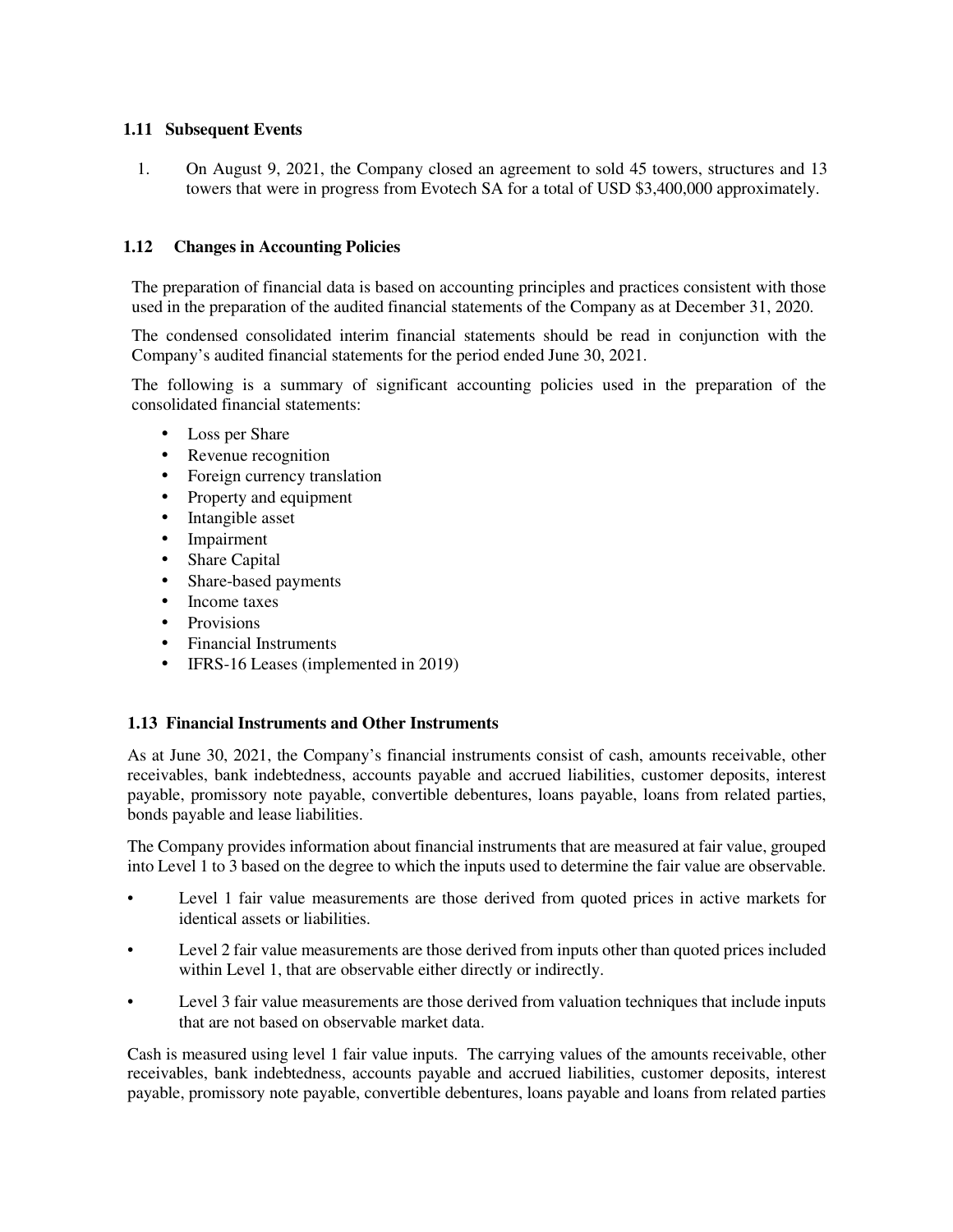approximate their fair values because of the short-term nature of these instruments. The bond payable and lease liabilities is classified as level 3.

The Company is exposed to varying degrees to a variety of financial instrument related risks:

#### *Credit risk*

Credit risk is the risk of financial loss to the Company if a customer or counterparty to a financial instrument fails to meet its contractual obligations. Financial instruments that potentially subject the Company to concentrations of credit risk consist principally of cash. To minimize the credit risk the Company places cash with a high credit quality financial institution.

With respect to its accounts receivable, the Company assesses the credit rating of all customers and maintains provisions for potential credit losses, and any such losses to date have been within management's expectations. The Company's credit risk with respect to accounts receivable and maximum exposure thereto is \$ 1,462,152 (2020 - \$1,166,502). Accounts receivable are shown net of provision of credit losses of \$ 70,493 (2020 - \$129,101).

## *Interest rate risk*

Interest rate risk is the risk that future cash flows of the Company's assets and liabilities can change due to a change in interest rates. Loans payable have a fixed interest rate between 12% and 18%, and cash earns interest at a nominal rate. The Company is not exposed to significant interest rate risk.

Fair value estimates of financial instruments are made at a specific point in time, based on relevant information about financial markets and specific financial instruments. As these estimates are subjective in nature, involving uncertainties and matters of significant judgment, they cannot be determined with precision. Changes in assumptions can significantly affect estimated fair values.

# *Liquidity risk*

Liquidity risk is the risk that the Company will not be able to meet its financial obligations as they fall due. The Company's objective in managing liquidity risk is to ensure that it has sufficient liquidity available to meet its liabilities when due. The Company uses cash to settle its financial obligations as they fall due. The ability to do this relies on the Company's ability to collect its revenue in a timely manner, continuous support from shareholders and investors and maintain sufficient cash on hand. To the extent that the Company does not believe it has sufficient liquidity to meet its current obligations, the Board of Directors considers securing additional funds through issuances of equity and debt or partnering transactions.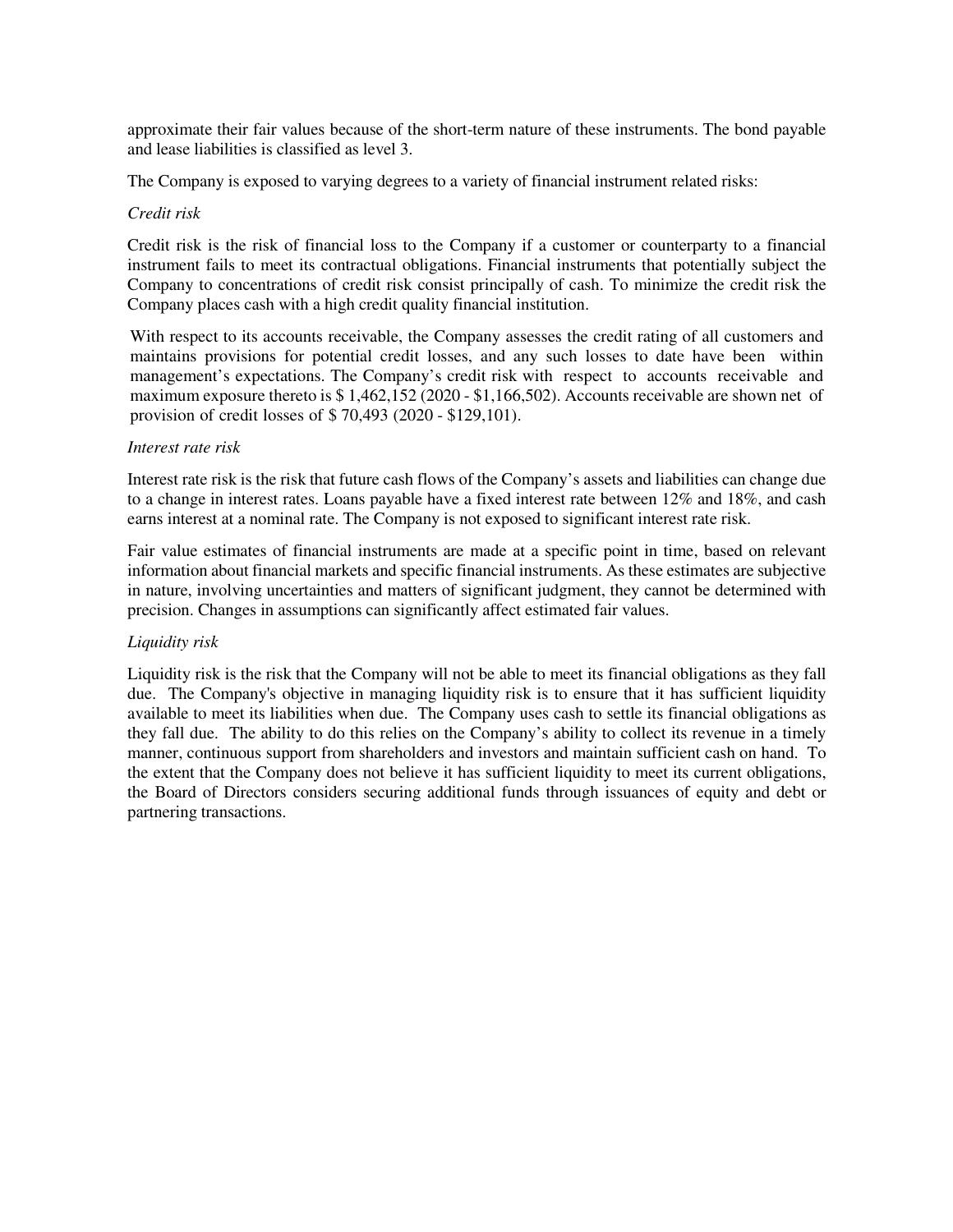The Company monitors its risk of shortage of funds by monitoring the maturity dates of existing trade and other accounts payable. The following table summarizes the maturities of the Company's financial liabilities as at June 30, 2021 based on the undiscounted contractual cash flows:

|                                             | Carrying<br>amount | Contractual<br>cash flows | Less than 1<br>year | $1 - 3$ years | $4 - 5$<br>vears | After 5<br>years |
|---------------------------------------------|--------------------|---------------------------|---------------------|---------------|------------------|------------------|
|                                             | \$                 | \$                        | \$                  | \$            | \$               | \$               |
| Accounts payable and accrued<br>liabilities | 5,108,584          | 5,108,584                 | 5,108,584           |               |                  |                  |
| Interest payable                            | 683,055            | 683,055                   | 683,055             |               |                  |                  |
| Loans payable                               | 13,318,135         | 13,318,135                | 1,664,205           | 1,162,587     | 874.268          | 9,617,076        |
| Loans from related parties                  | 3,556,670          | 3,556,670                 | 3,556,670           |               |                  |                  |
| Bonds payable                               | 1,930,450          | 1,954,300                 | 1.954.300           |               |                  |                  |
| Lease liability                             | 3,406,530          | 7,444,696                 | 746,094             | 2,196,929     | 1.357.368        | 3,144,305        |
| Total                                       | 28,003,424         | 32,065,440                | 13,712,908          | 3,359,516     | 2,231,636        | 12.761.381       |

The Company has a working capital deficiency as of June 30, 2021 of \$14,276,631. Customer deposits consist of funds received from customers in advance of towers sold. As of June 30, 2021, the Company received \$5,043,898 (2020 – \$6,018,686) in customer deposits.

## *Currency Risk*

The Company generates revenues and incurs expenses and capital expenditures primarily in Canada, Colombia, Argentina, USA and Mexico and is exposed to the resulting risk from changes in foreign currency exchange rates. Some administrative and head office related expenses are incurred in Canada. In addition, the Company holds financial assets and liabilities in foreign currencies that expose the Company to foreign exchange risks. A significant change in the currency exchange rates between the Canadian dollar relative to the Colombia Peso, Argentina Peso US dollars or Mexican Peso could have a material adverse effect on the Company's results of operations, financial position and/or cash flows. The Company has not hedged its exposure to currency fluctuations.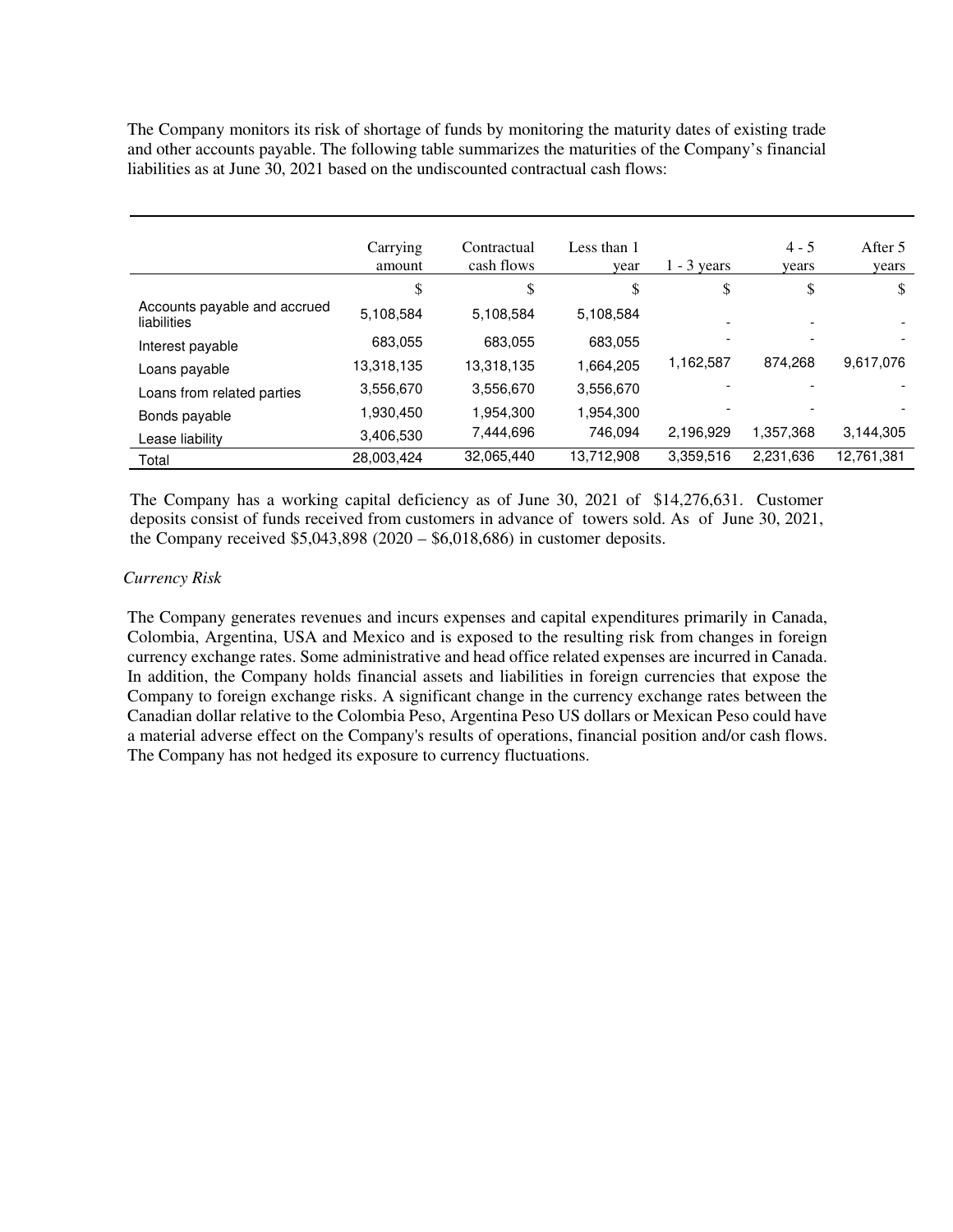|                                           | Argentina<br>Pesos | Colombian<br>Pesos | <b>Mexican Pesos</b> | United<br><b>States</b><br><b>Dollars</b> | Total          |
|-------------------------------------------|--------------------|--------------------|----------------------|-------------------------------------------|----------------|
|                                           | \$                 | \$                 | \$                   | \$                                        | \$             |
| Cash                                      | 13,735             | 1,259,797          | 6,224                | 1,785                                     | 1,281,541      |
| Amounts<br>receivable<br>Accounts payable | 538,083            | 507,494            | 350,178              |                                           | 1,395,754      |
| and accrued<br>liabilities                | (362, 350)         | (2,058,327)        | (771, 429)           | (166, 026)                                | (3,358,132)    |
| Customer deposits                         |                    | (4,558,654)        | (485, 243)           |                                           | (5,043,898)    |
| Interest payable                          |                    | (152, 138)         |                      |                                           | (152, 138)     |
| Lease liability                           | (518, 282)         | (2,800,867)        | (87, 381)            |                                           | (3,406,530)    |
| Loans payable                             |                    | (11, 733, 649)     | (144, 202)           |                                           | (11, 877, 852) |
| Loans from related<br>parties             |                    | (4, 456)           |                      |                                           | (4, 456)       |
| Net                                       | (328.814)          | (19,540,801)       | (1, 131, 854)        | (164,241)                                 | (21, 165, 710) |

At June 30, 2021, the Company had the following financial instruments denominated in foreign currencies:

## **1.14 Estimates**

The Company makes estimates and assumptions about the future that affect the reported amounts of assets and liabilities. Estimates and judgments are continually evaluated based on historical experience and other factors, including expectations of future events that are believed to be reasonable under the circumstances. Significant areas requiring the use of management estimates include the following:

(i) Intangible Assets – useful lives

The Company records intangible assets purchased in a business combination at their fair value. Determining fair value requires management to use estimates that could be material. Following initial recognition, the Company carries the value of intangible assets at cost less accumulated amortization and any accumulated impairment losses. Amortization is recorded on a straightline basis based upon management's estimate of the useful life and residual value. The estimates are reviewed at least annually and are updated if expectations change as a result of technical obsolescence or legal and other limits to use. A change in the useful life or residual value will impact the reported carrying value of the intangible assets resulting in a change in related amortization expense.

(ii) Inputs into Black-Scholes model

The Company has applied estimates with respect to the valuation of shares issued for non-cash consideration. Shares are valued first at the fair value of services received, and if this not readily determinable, at the fair value of the equity instruments granted at the date the Company receives the goods or services.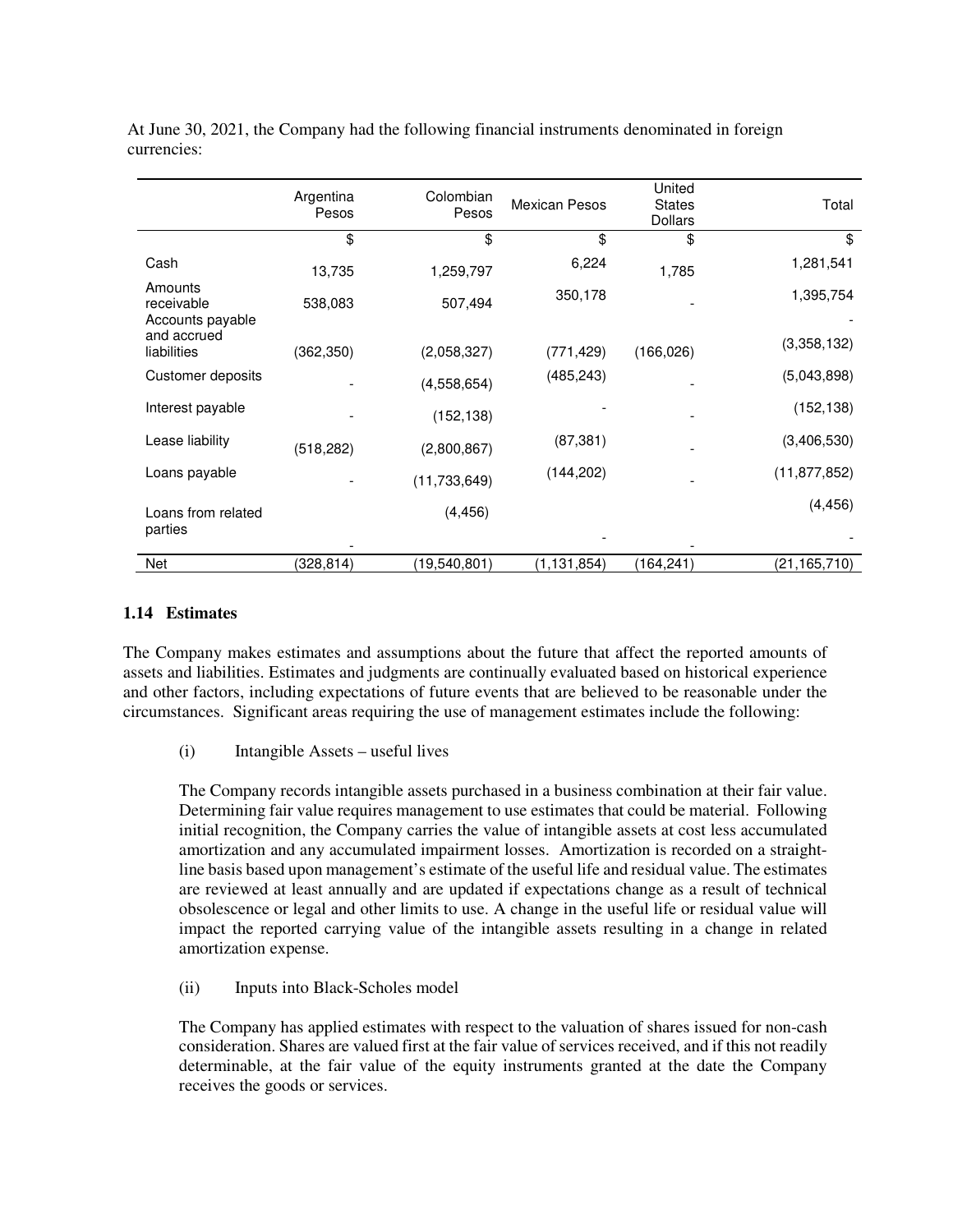The Company measures the cost of equity-settled transactions with employees by reference to the fair value of services performed, and if the fair value of the services performed is not readily determinable, at the fair value of the equity instruments at the date at which they are granted. Estimating fair value for share-based compensation transactions requires determining the most appropriate valuation model, which is dependent on the terms and conditions of the grant. This estimate also requires determining the most appropriate inputs to the valuation model including the fair value of the underlying common shares, the expected life of the share option, volatility and dividend yield. The fair value of the underlying common shares is assessed as the quoted market price on grant date. The assumptions and models used for estimating fair value for sharebased compensation transactions are discussed in Note 18. Actual results may differ from these estimates and assumptions.

The estimates and underlying assumptions are reviewed on an ongoing basis. Revisions to accounting estimates are recognized in the period in which the estimates are revised if the revision affects only that period or in the period of the revision and further periods if the review affects both current and future periods.

(iii) Property and Equipment – useful lives

Amortization is recorded on a declining balance basis based upon management's estimate of the useful life and residual value. The estimates are reviewed at least annually and are updated if expectations change as a result of the physical condition, technical obsolescence or legal and other limits to use. A change in the useful life or residual value will impact the reported carrying value of towers and equipment resulting in a change in related amortization expense.

(iv) Incremental borrowing rate

The Company uses estimation in determining the incremental borrowing rate used to measure the lease liabilities. This rate represents the rate that the Company would incur to obtain the funds necessary to purchase the asset of a similar value, with similar payment terms and security in similar economic environment.

v) Allowance for credit losses

The Company provides for doubtful debts by analyzing the historical default experience and current information available about a customer's credit worthiness on an account by account basis. Uncertainty relates to the actual collectability of customer balances that can vary from the Company's estimation. At June 30, 2021, the Company has an allowance for doubtful accounts of \$70,493 (2020 - \$129,101).

vi) Discount rate used for convertible debentures

The carrying value of the convertible debentures is subject to management's estimates in determining an appropriate discount rate based on similar instruments with no conversion features.

vii) Recoverability of asset carrying values

Determining the amount of impairment of goodwill, intangible assets, and property and equipment requires an estimation of the recoverable amount, which is defined as the higher of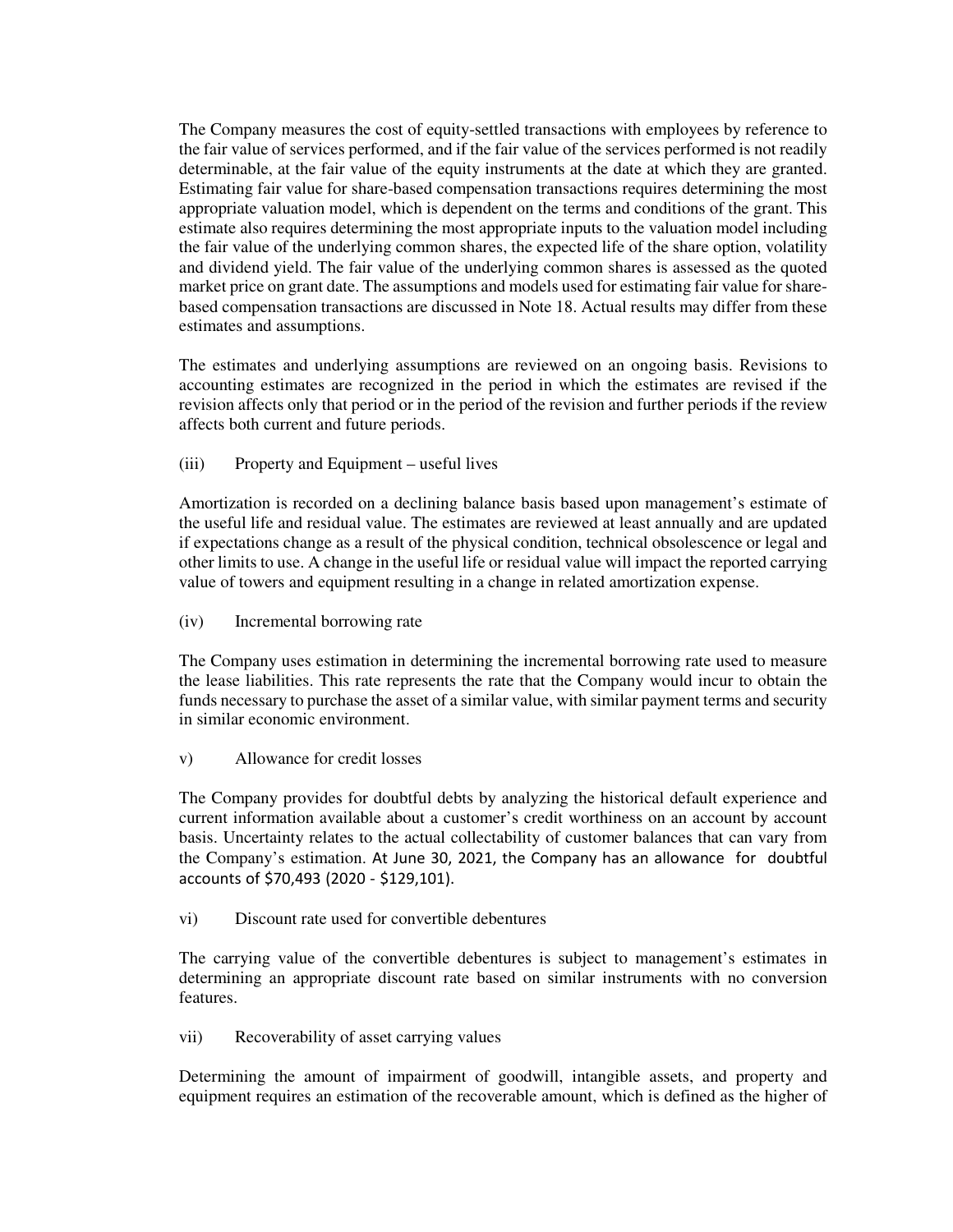fair value less the cost of disposal or value in use. Many factors used in assessing recoverable amounts are outside of the control of management and it is reasonably likely that assumptions and estimates will change from period to period.

viii) Fair value of assets acquired in a business combination

The determination of fair value of assets acquired requires management to make assumptions and estimates about future events. The assumptions and estimates with respect to determining the fair value of the assets acquired require judgment and include estimates of future cash flows.

## Use of Judgments

Critical accounting judgments are accounting policies that have been identified as being complex or involving subjective judgments or assessments with a significant risk of material adjustment in the year:

(i) Going concern

The assessment of whether the going concern assumption is appropriate requires management to take into account all available information about the future, which is at least, but not limited to, twelve months from the end of the reporting period. The Company is aware that material uncertainties related to events or conditions may cast significant doubt upon the Company's ability to continue as a going concern.

(ii) Income taxes

The measurement of income taxes payable and deferred income tax assets and liabilities requires management to make judgments in the interpretation and application of the relevant tax laws. The actual amount of income taxes only becomes final upon filing and acceptance of the tax return by the relevant tax authorities, which occurs subsequent to the issuance of the consolidated financial statements.

(iii) Determination of control in business acquisitions

The determination of the acquirer in business acquisitions is subject to judgment and requires the Company to determine which party obtains control of the combining entities. Management applies judgment in determining control by assessing the following three factors: whether the Company has power; whether the Company has exposure or rights to variable returns; and whether the Company has the ability to use its power to affect the amount of its returns. In exercising this judgment, management reviewed the representation on the Board of Directors and key management personnel, the party that initiated the transaction, and each of the entities' activities.

The assessment of whether an acquisition constitutes a business is also subject to judgment and requires the Company to review whether the acquired entity contains all three elements of a business, including inputs, processes and the ability to create output.

(iv) Intangible Assets – impairment

The application of the Company's accounting policy for intangible assets expenditures requires judgment in determining whether it is likely that future economic benefits will flow to the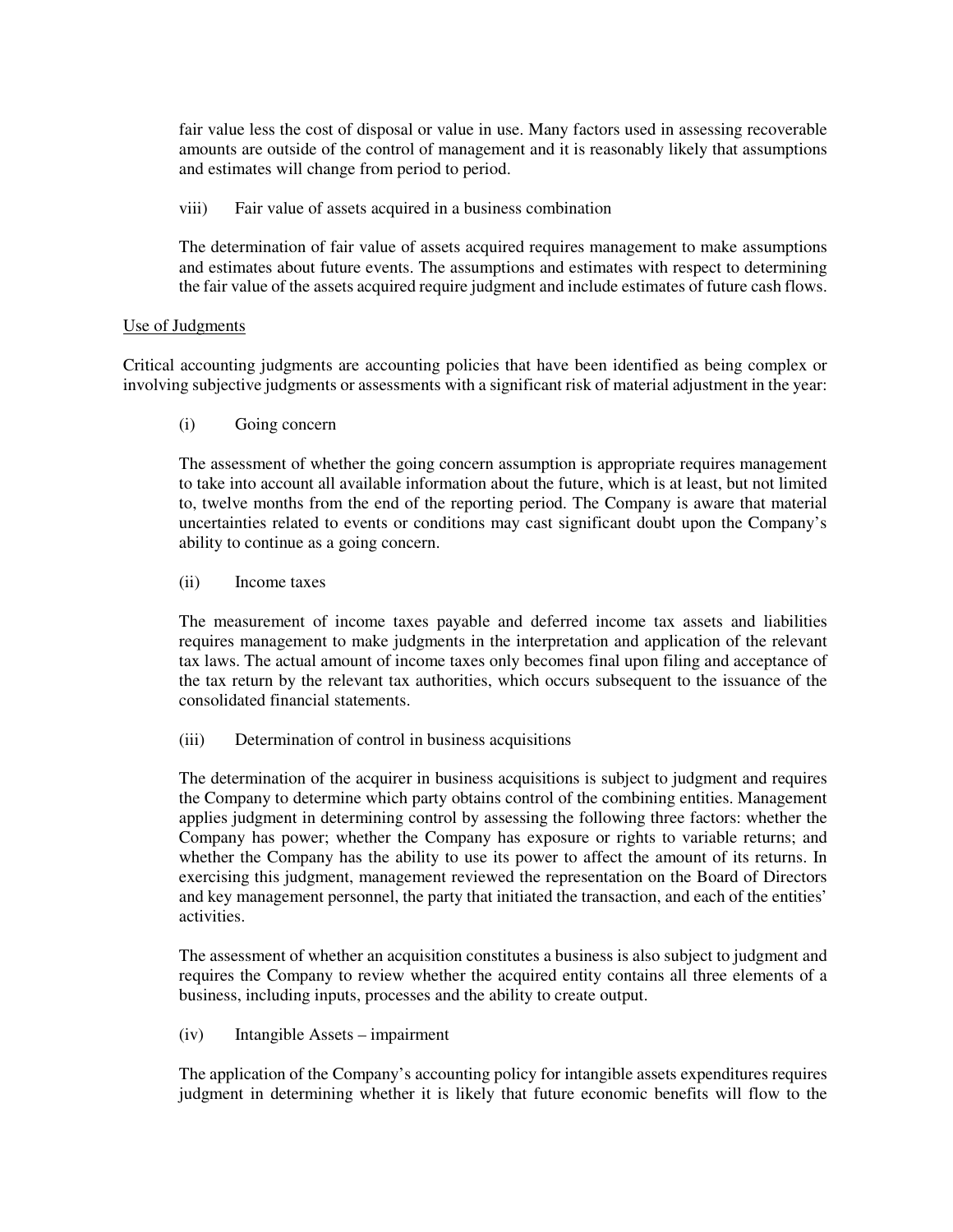Company, which may be based on assumptions about future events or circumstances. Estimates and assumptions may change if new information becomes available. If, after expenditures are capitalized, information becomes available suggesting that the recovery of expenditures is unlikely, the amount capitalized is written off in profit or loss in the period the new information becomes available.

# (v) Compound financial instruments

In accordance with the substance of the contractual arrangement, convertible debentures are compound financial instruments that are accounted for separately by their components: a financial liability and an equity instrument.

The identification of convertible debenture components is based on interpretations of the substance of the contractual arrangement and therefore requires judgment from management. The separation of the components affects the initial recognition of the convertible debenture at issuance and the subsequent recognition of interest on the liability component. The determination of the fair value of the liability is also based on a number of assumptions, including contractual future cash flows, discount factors and the presence of any derivative financial instruments.

# (vi) Asset held-for-sale and discontinued operations

 Judgment is required in determining whether an asset meets the criteria for classification as "assets held for sale" in the consolidated statements of financial position. Criteria considered by management include the existence of and commitment to a plan to dispose of the assets, the expected selling price of the assets, the expected timeframe of the completion of the anticipated sale and the period of time any amounts have been classified within assets held for sale. The Company reviews the criteria for assets held for sale each period and reclassifies such assets to or from this financial position category as appropriate. In addition, there is a requirement to periodically evaluate and record assets held for sale at the lower of their carrying value and fair value less costs to sell.

Judgment is applied in determining whether disposal groups represent a component of the entity, the results of which should be recorded as discontinued operations in the consolidated statements of comprehensive loss.

## (vii) Property and Equipment and intangibles - impairment

At the end of each reporting period, management makes a judgment whether there are any indications of impairment of its property and equipment and intangibles. If there are indications of impairment, management performs an impairment test on a cash-generating unit basis. The impairment test compares the recoverable amount of the asset to its carrying amount. The recoverable amount is the higher of the asset's value in use (present value of the estimated future cash flows) and its estimated fair value less costs of disposal.

(viii) Determination of functional currency and hyperinflationary economies

The determination of the functional currency for the Company and its subsidiaries was based on management's judgment of the underlying transactions, events and conditions relevant to each entity. The determination of whether an entity operates in a hyperinflationary economy was based on management's judgment of the underlying economic condition of the country the